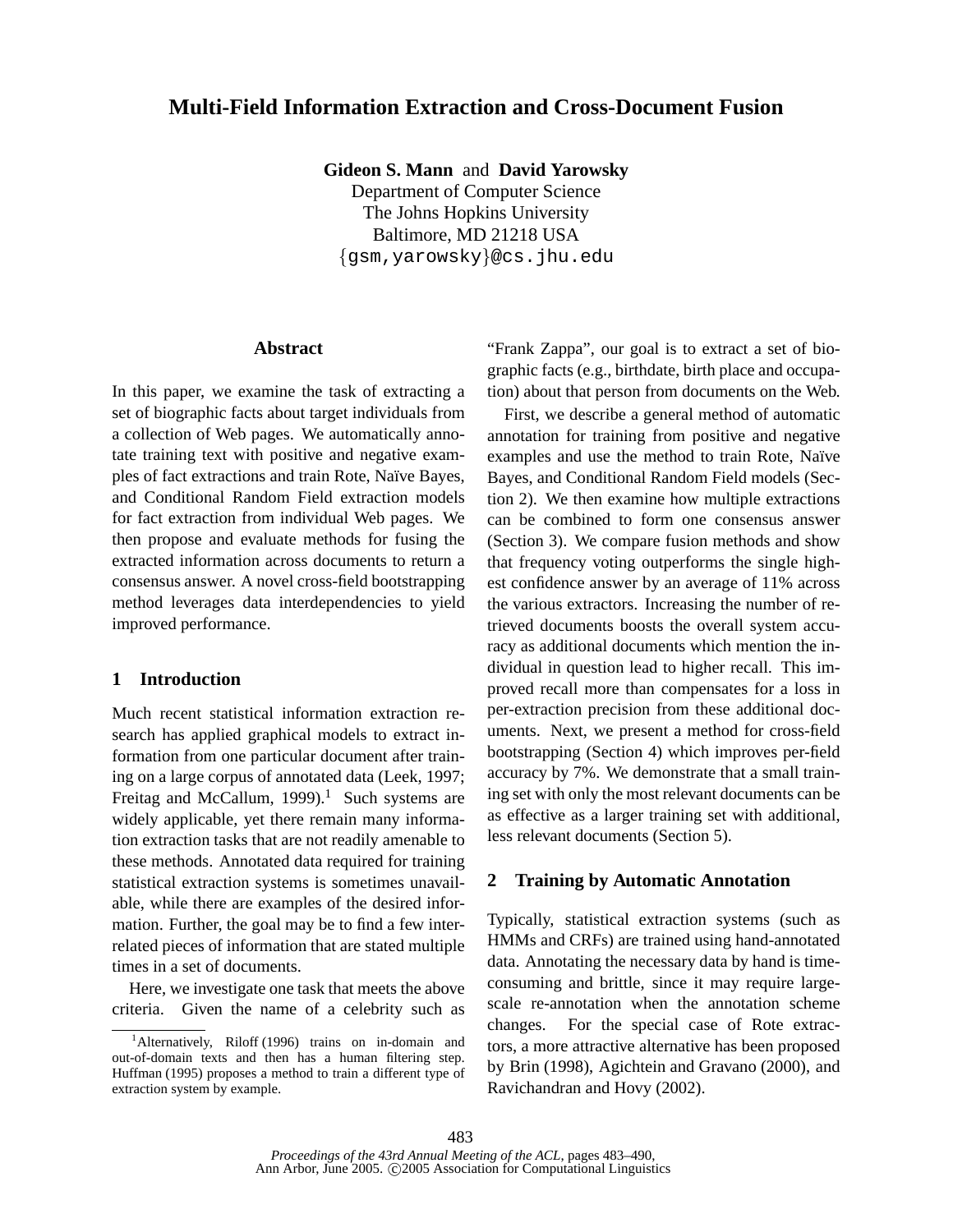Essentially, for any text snippet of the form  $A_1pA_2qA_3$ , these systems estimate the probability that a relationship  $r(p, q)$  holds between entities p and q, given the interstitial context,  $as<sup>2</sup>$ 

$$
P(r(p,q) | p A_2 q) = P(r(p,q) | p A_2 q)
$$

$$
= \frac{\sum_{x,y \in T} c(x A_2 y)}{\sum_x c(x A_2)}
$$

That is, the probability of a relationship  $r(p, q)$  is the number of times that pattern  $xA_2y$  predicts any relationship  $r(x, y)$  in the training set T.  $c(.)$  is the count. We will refer to x as the **hook**<sup>3</sup> and y as the **target**. In this paper, the hook is always an individual. Training a Rote extractor is straightforward given a set T of example relationships  $r(x, y)$ . For each hook, download a separate set of relevant documents (a **hook corpus**,  $D_x$ ) from the Web.<sup>4</sup> Then for any particular pattern  $A_2$  and an element x, count how often the pattern  $xA_2$  predicts y and how often it retrieves a spurious  $\bar{y}$ .<sup>5</sup>

This annotation method extends to training other statistical models with positive examples, for example a Naïve Bayes (NB) unigram model. In this model, instead of looking for an exact  $A_2$  pattern as above, each individual word in the pattern  $A_2$  is used to predict the presence of a relationship.

$$
P(r(p,q) | pA_2q)
$$
  
\n
$$
\propto P(pA_2q | r(p,q))P(r(p,q))
$$
  
\n
$$
= P(A_2 | r(p,q))
$$
  
\n
$$
= \prod_{a \in A_2} P(a | r(p,q))
$$

We perform add-lambda smoothing for out-ofvocabulary words and thus assign a positive probability to any sequence. As before, a set of relevant documents is downloaded for each particular hook. Then every hook and target is annotated. From that markup, we can pick out the interstitial  $A_2$  patterns and calculate the necessary probabilities.

Since the NB model assigns a positive probability to every sequence, we need to pick out likely targets from those proposed by the NB extractor. We construct a **background model** which is a basic unigram language model,  $P(A_2) = \prod_{a \in A_2} P(a)$ . We then pick targets chosen by the confidence estimate

$$
C^{\text{NB}}(q) = \log \frac{P(A_2 \mid r(p, q))}{P(A_2)}
$$

However, this confidence estimate does not workwell in our dataset.

We propose to use negative examples to estimate  $P(A_2 | \bar{r}(p,q))^6$  as well as  $P(A_2 | r(p,q))$ . For each relationship, we define the **target set**  $E_r$  to be all potential targets and model it using regular expressions.<sup>7</sup> In training, for each relationship  $r(p, q)$ , we markup the hook  $p$ , the target  $q$ , and all **spurious targets** ( $\bar{q}$  ∈ { $E_r - q$ }) which provide negative examples. Targets can then be chosen with the following confidence estimate

$$
C^{\text{NB+E}}(q) = \log \frac{P(A_2 \mid r(p,q))}{P(A_2 \mid \bar{r}(p,q))}
$$

We call this **NB+E** in the following experiments.

The above process describes a general method for automatically annotating a corpus with positive and negative examples, and this corpus can be used to train statistical models that rely on annotated data.<sup>8</sup> In this paper, we test automatic annotation using Conditional Random Fields (**CRFs**) (Lafferty et al., 2001) which have achieved high performance for information extraction. CRFs are undirected graphical models that estimate the conditional probability of a state sequence given an output sequence

$$
P(\mathbf{s} \mid \mathbf{o}) = \frac{1}{Z} \exp \bigg( \sum_{t=1}^{T} \sum_{k} \lambda_k f_k(s_{t-1}, s_t, \mathbf{o}, t) \bigg)
$$

 $2$ The above Rote models also condition on the preceding and trailing words, for simplicity we only model interstitial words  $A_2$ .

<sup>&</sup>lt;sup>3</sup>Following (Ravichandran and Hovy, 2002).

<sup>&</sup>lt;sup>4</sup>In the following experiments we assume that there is one main object of interest  $p$ , for whom we want to find certain pieces of information  $r(p, q)$ , where r denotes the type of relationship (e.g., birthday) and  $q$  is a value (e.g., May 20th). We require one hook corpus for each hook, not a separate one for each relationship.

<sup>&</sup>lt;sup>5</sup>Having a **functional constraint**  $\forall \bar{q} \neq q, \bar{r}(p, \bar{q})$  makes this estimate much more reliable, but it is possible to use this method of estimation even when this constraint does not hold.

 $6\bar{\tau}$  stands in for all other possible relationships (including no relationship) between p and q.  $P(A_2 | \bar{r}(p,q))$  is estimated as  $P(A_2 | r(p,q))$  is, except with spurious targets.

<sup>&</sup>lt;sup>7</sup>e.g.,  $E_{birthyear} = {\{\dagger}d\{d\}d\}$ . This is the only source of human knowledge put into the system and required only around 4 hours of effort, less effort than annotating an entire corpus or writing information extraction rules.

<sup>&</sup>lt;sup>8</sup>This corpus markup gives automatic annotation that yields noisier training data than manual annotation would.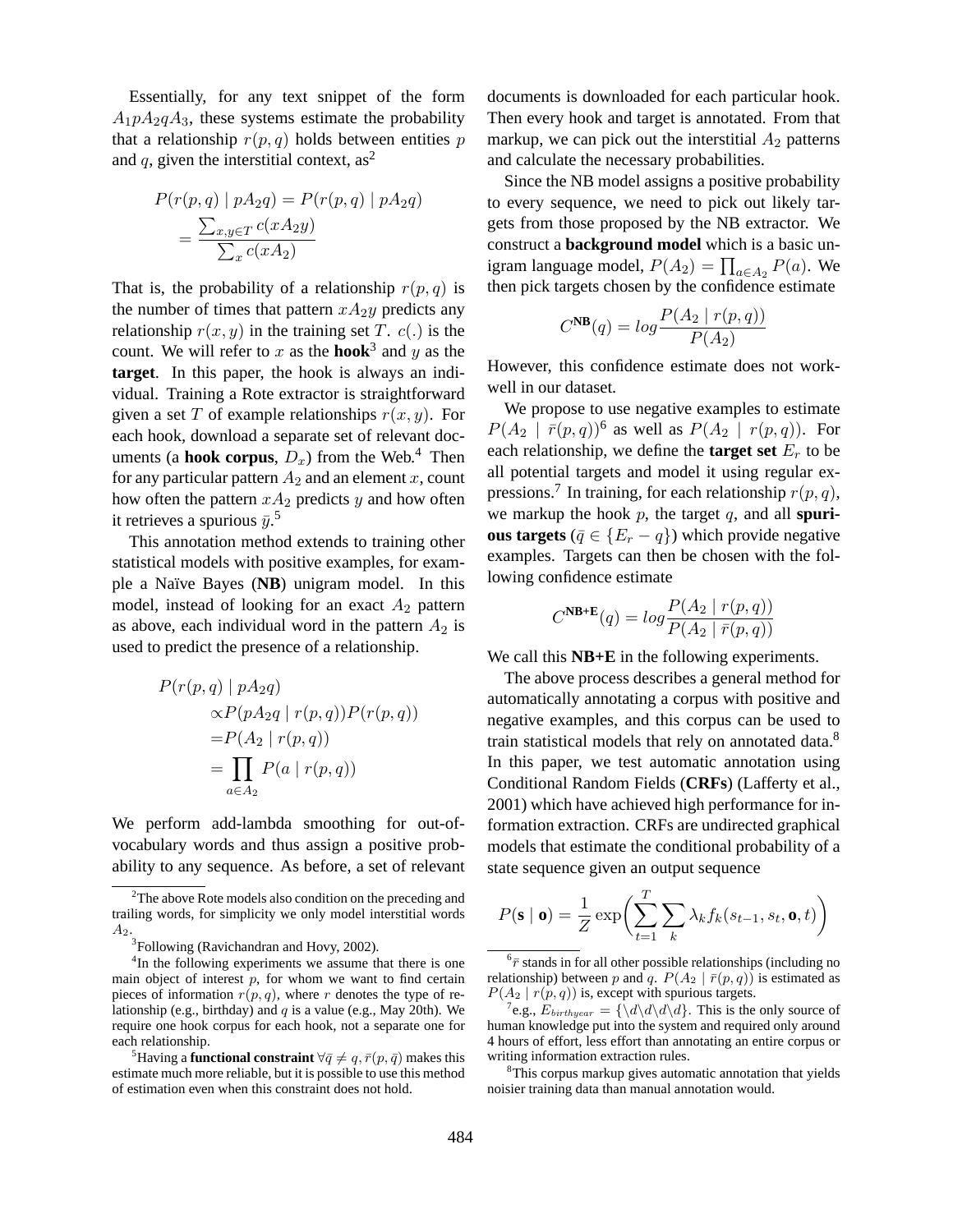

Figure 1: CRF state-transition graphs for extracting a relationship  $r(p, q)$  from a sentence  $pA_2q$ . Left: **CRF** Extraction with a background model (B). Right: **CRF+E** As before but with spurious target prediction ( $p\overline{A}_2\overline{q}$ ).

We use the Mallet system (McCallum, 2002) for training and evaluation of the CRFs. In order to examine the improvement by using negative examples, we train CRFs with two topologies (Figure 1). The first, **CRF**, models the target relationship and background sequences and is trained on a corpus where targets (positive examples) are annotated. The second, **CRF+E**, models the target relationship, spurious targets and background sequences, and it is trained on a corpus where targets (positive examples) as well as spurious targets (negative examples) are annotated.

#### **Experimental Results**

To test the performance of the different extractors, we collected a set of 152 semistructured mini-biographies from an online site (www.infoplease.com), and used simple rules to extract a biographic fact database of birthday and month (henceforth birthday), birth year, occupation, birth place, and year of death (when applicable). An example of the data can be found in Table 1. In our system, we normalized birthdays, and performed capitalization normalization for the remaining fields. We did no further normalization, such as normalizing state names to their two letter acronyms (e.g., California  $\rightarrow$  CA). Fifteen names were set aside as training data, and the rest were used for testing. For each name, 150 documents were downloaded from Google to serve as the hook corpus for either training or testing.<sup>9</sup>

In training, we automatically annotated documents using people in the training set as hooks, and in testing, tried to get targets that exactly matched what was present in the database. This is a very strict method of evaluation for three reasons. First, since the facts were automatically collected, they contain

|               | <b>Aaron Neville</b> | Frank Zappa         |
|---------------|----------------------|---------------------|
| Birthday      | January 24           | December 21         |
| Birth year    | 1941                 | 1940                |
| Occupation    | Singer               | Musician            |
| Birthplace    | New Orleans          | Baltimore, Maryland |
| Year of Death |                      | 1993                |

Table 1: Two of 152 entries in the Biographic Database. Each entry contains incomplete information about various celebrities. Here, Aaron Neville's birth state is missing, and Frank Zappa could be equally well described as a guitarist or rock-star.

errors and thus the system is tested against wrong answers.<sup>10</sup> Second, the extractors might have retrieved information that was simply not present in the database but nevertheless correct (e.g., someone's occupation might be listed as writer and the retrieved occupation might be novelist). Third, since the retrieved targets were not normalized, there system may have retrieved targets that were correct but were not recognized (e.g., the database birthplace is New York, and the system retrieves NY).

In testing, we rejected candidate targets that were not present in our target set models  $E_r$ . In some cases, this resulted in the system being unable to find the correct target for a particular relationship, since it was not in the target set.

Before fusion (Section 3), we gathered all the facts extracted by the system and graded them in isolation. We present the per-extraction **precision**

$$
Pre-Fusion Precision = \frac{\# Correct\ Extracted~Targets}{\# Total\ Extracted~Targets}
$$

We also present the **pseudo-recall**, which is the average number of times per person a correct target was extracted. It is difficult to calculate true recall without manual annotation of the entire corpus, since it cannot be known for certain how many times the document set contains the desired information.<sup>11</sup>

$$
Pre-Fusion \ Pseudo\text{-}Recall = \frac{\# Correct \ Extracted \ Targest}{\# People}
$$

The precision of each of the various extraction methods is listed in Table 2. The data show that on average the Rote method has the best precision,

<sup>&</sup>lt;sup>9</sup>Name polyreference, along with ranking errors, result in the retrieval of undesired documents.

<sup>10</sup>These deficiencies in testing also have implications for training, since the models will be trained on annotated data that has errors. The phenomenon of missing and inaccurate data was most prevalent for occupation and birthplace relationships, though it was observed for other relationships as well.

 $11$ It is insufficient to count all text matches as instances that the system should extract. To obtain the true recall, it is necessary to decide whether each sentence contains the desired relationship, even in cases where the information is not what the biographies have listed.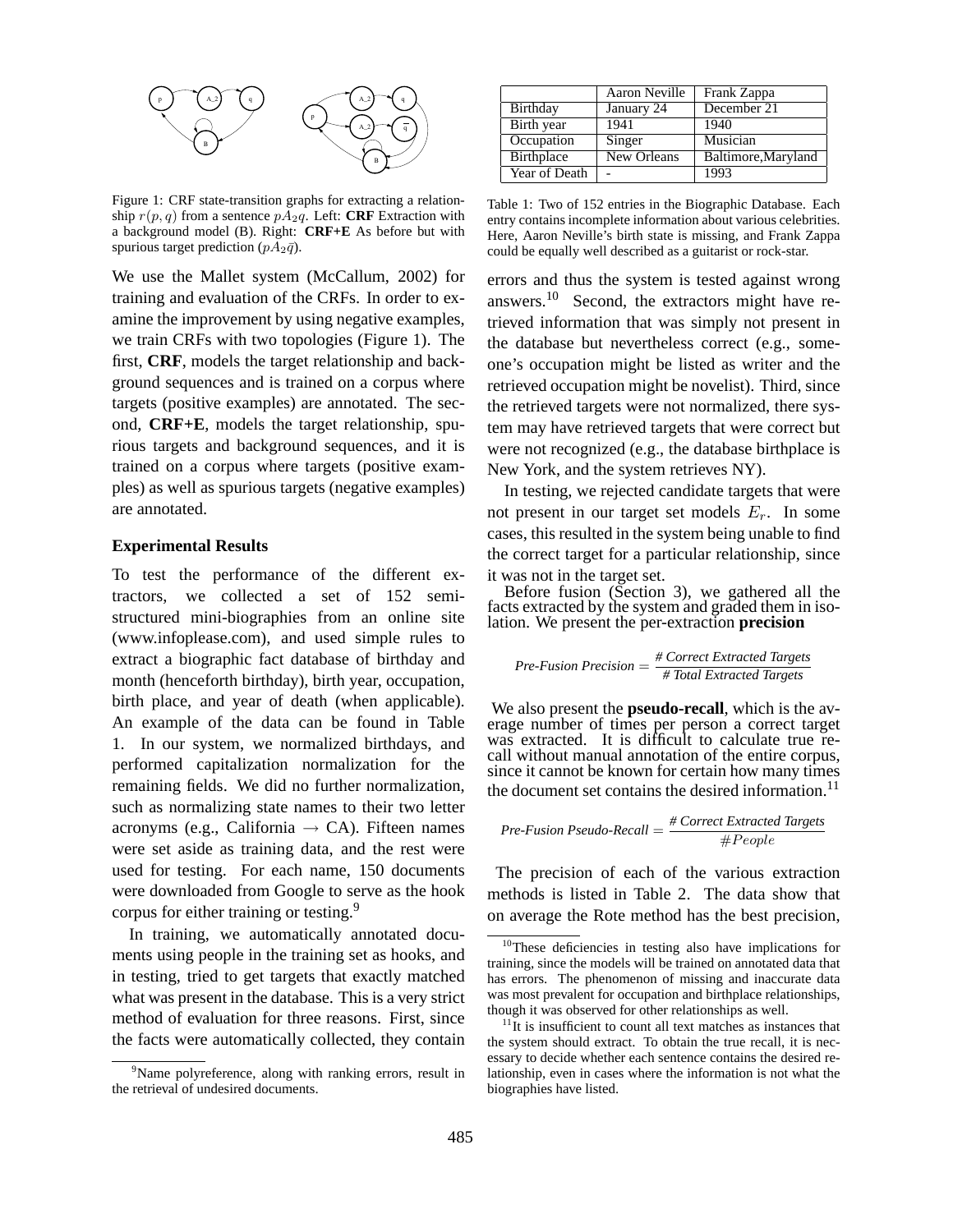|               | Birthday | Birth year | Occupation | <b>Birthplace</b> | Year of Death | Avg. |
|---------------|----------|------------|------------|-------------------|---------------|------|
| Rote          | 789      | .355       | .305       | .510              |               | .497 |
| $NB+E$        | 423      | .361       | .255       | .217              | .088          | .269 |
| CRF           | .509     | .342       | .219       | .139              | .267          | .295 |
| $\rm CRF{+}E$ | 680      | .654       | .246       | .357              | .314          | .450 |

Table 2: Pre-Fusion Precision of extracted facts for various extraction systems, trained on 15 people each with 150 documents, and tested on 137 people each with 150 documents.

|            | Birthday | Birth year | Occupation | Birthplace | Year of Death | Avg. |
|------------|----------|------------|------------|------------|---------------|------|
| Rote       | 4.8      |            |            |            |               | - Q  |
| $NB+E$     | 9.6      |            | 20.3       | 11.3       |               | 10.9 |
| <b>CRF</b> | 3.0      | 16.3       |            | 10.7       |               | 2.9  |
| $CRF+E$    | 6.8      | Q Q        | ے . د      | o.c        |               | D.U  |

Table 3: Pre-Fusion Pseudo-Recall of extract facts with the identical training/testing set-up as above.

while the NB+E extractor has the worst. Training the CRF with negative examples (CRF+E) gave better precision in extracted information then training it without negative examples. Table 3 lists the pseudo-recall or average number of correctly extracted targets per person. The results illustrate that the Rote has the worst pseudo-recall, and the plain CRF, trained without negative examples, has the best pseudo-recall.

To test how the extraction precision changes as more documents are retrieved from the ranked results from Google, we created retrieval sets of 1, 5, 15, 30, 75, and 150 documents per person and repeated the above experiments with the CRF+E extractor. The data in Figure 2 suggest that there is a gradual drop in extraction precision throughout the corpus, which may be caused by the fact that documents further down the retrieved list are less relevant, and therefore less likely to contain the relevant biographic data.



Figure 2: As more documents are retrieved per person, prefusion precision drops.

However, even though the extractor's precision drops, the data in Figure 3 indicate that there continue to be instances of the relevant biographic data.



Figure 3: Pre-fusion pseudo-recall increases as more documents are added.

### **3 Cross-Document Information Fusion**

The per-extraction performance was presented in Section 2, but the final task is to find the single correct target for each person.<sup>12</sup> In this section, we examine two basic methodologies for combining candidate targets. Masterson and Kushmerick (2003) propose **Best** which gives each candidate a score equal to its highest confidence extraction: **Best** $(x)$  = argmax  $C(x)$ .<sup>13</sup> We further consider **Voting**, which counts the number of times each candidate x was extracted:  $\text{Vote}(x) = |C(x)| > 0$ . Each of these methods ranks the candidate targets by score and chooses the top-ranked one.

The experimental setup used in the fusion experiments was the same as before: training on 15 people, and testing on 137 people. However, the postfusion evaluation differs from the pre-fusion evaluation. After fusion, the system returns one consensus target for each person and thus the evaluation is on the **accuracy** of those targets. That is, missing tar-

<sup>&</sup>lt;sup>12</sup>This is a simplifying assumption, since there are many cases where there might exist multiple possible values, e.g., a person may be both a writer and a musician.

 $^{13}C(x)$  is either the confidence estimate (NB+E) or the probability score (Rote,CRF,CRF+E).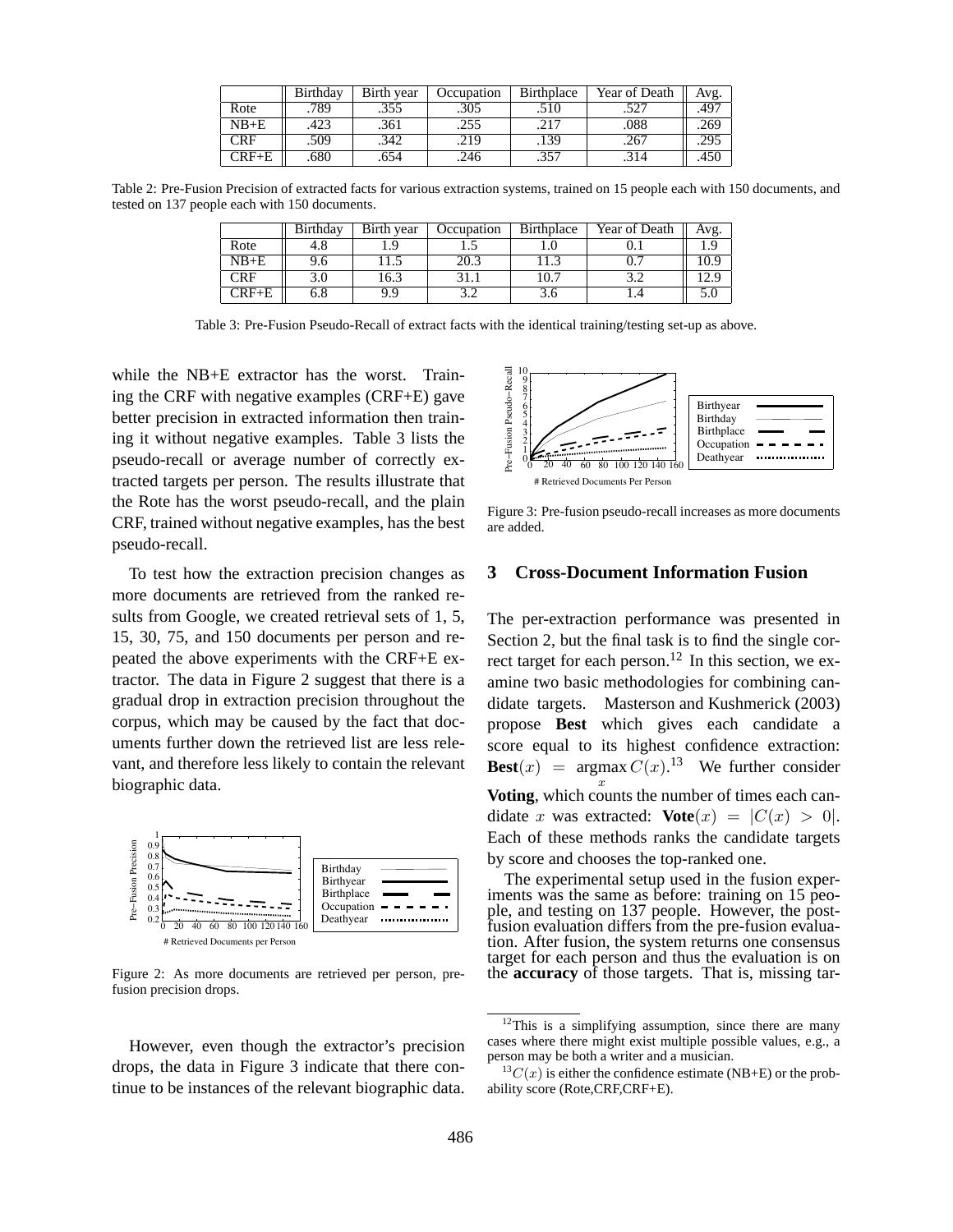|            | <b>Best</b> | Vote |
|------------|-------------|------|
| Rote       | .364        | .450 |
| $NB+E$     | .385        | .588 |
| <b>CRF</b> | .513        | .624 |
| $CRF + E$  | .650        | .678 |

Table 4: Average Accuracy of the Highest Confidence (Best) and Most Frequent (Vote) across five extraction fields.

gets are graded as wrong.<sup>14</sup>

$$
Post-Fusion Accuracy = \frac{\# People\ with\ Correct\ Target}{\# People}
$$

Additionally, since the targets are ranked, we also calculated the mean reciprocal rank  $(MRR)$ <sup>15</sup>. The data in Table 4 show the average system performance with the different fusion methods. Frequency voting gave anywhere from a 2% to a 20% improvement over picking the highest confidence candidate. CRF+E (the CRF trained with negative examples) was the highest performing system overall.

| <b>Birth Day</b>                  |                   |  |  |  |  |
|-----------------------------------|-------------------|--|--|--|--|
| <b>Fusion Accuracy</b>            | <b>Fusion MRR</b> |  |  |  |  |
| .854                              | .877              |  |  |  |  |
| .854                              | .889              |  |  |  |  |
| .650                              | .703              |  |  |  |  |
| .883                              | .911              |  |  |  |  |
| <b>Birth year</b>                 |                   |  |  |  |  |
| .387                              | .497              |  |  |  |  |
|                                   | .838              |  |  |  |  |
| .796                              | .860              |  |  |  |  |
| .869                              | .876              |  |  |  |  |
| <b>Occupation</b>                 |                   |  |  |  |  |
| .299                              | .405              |  |  |  |  |
| .642                              | .751              |  |  |  |  |
| .606                              | .740              |  |  |  |  |
| .423                              | .553              |  |  |  |  |
| <b>Birthplace</b>                 |                   |  |  |  |  |
|                                   | .338              |  |  |  |  |
| .474                              | .586              |  |  |  |  |
| .321                              | .476              |  |  |  |  |
| .467                              | .560              |  |  |  |  |
| <b>Year of Death</b><br>Rote Vote |                   |  |  |  |  |
| .389                              | .389              |  |  |  |  |
| .194                              | .383              |  |  |  |  |
| .750                              | .840              |  |  |  |  |
| .750                              | .827              |  |  |  |  |
|                                   | .778<br>.321      |  |  |  |  |

Table 5: Voting for information fusion, evaluated per person. CRF+E has best average performance (67.8%).

Table 5 shows the results of using each of these extractors to extract correct relationships from the top 150 ranked documents downloaded from the Web. CRF+E was a top performer in 3/5 of the cases. In the other 2 cases, the NB+E was the most successful, perhaps because NB+E's increased recall was more useful than CRF+E's improved precision.

# **Retrieval Set Size and Performance**

As with pre-fusion, we performed a set of experiments with different retrieval set sizes and used the CRF+E extraction system trained on 150 documents per person. The data in Figure 4 show that performance improves as the retrieval set size increases. Most of the gains come in the first 30 documents, where average performance increased from 14% (1 document) to 63% (30 documents). Increasing the retrieval set size to 150 documents per person yielded an additional 5% absolute improvement.



Figure 4: Fusion accuracy increases with more documents per person

Post-fusion errors come from two major sources. The first source is the misranking of correct relationships. The second is the case where relevant information is not retrieved at all, which we measure as

$$
Post-Fusion\,Missing = \frac{\# \,Missing\; Targets}{\# People}
$$

The data in Figure 5 suggest that the decrease in missing targets is a significant contributing factor to the improvement in performance with increased document size. Missing targets were a major problem for Birthplace, constituting more than half the errors (32% at 150 documents).

### **4 Cross-Field Bootstrapping**

Sections 2 and 3 presented methods for training separate extractors for particular relationships and for doing fusion across multiple documents. In this section, we leverage data interdependencies to improve performance.

The method we propose is to bootstrap across fields and use knowledge of one relationship to improve performance on the extraction of another. For

<sup>&</sup>lt;sup>14</sup>For year of death, we only graded cases where the person had died.

<sup>&</sup>lt;sup>15</sup>The reciprocal rank = 1 / the rank of the correct target.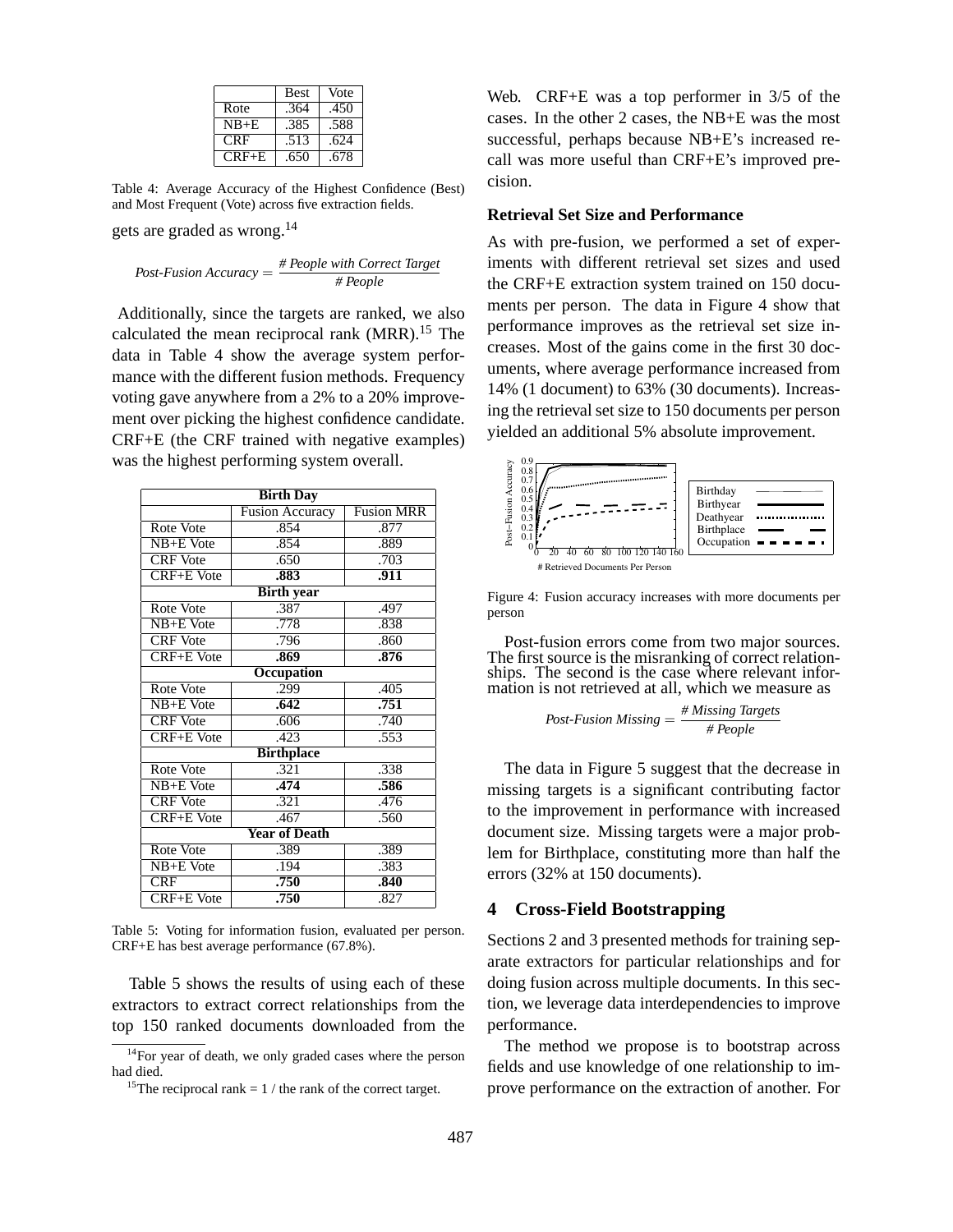

Figure 5: Additional documents decrease the number of postfusion missing targets, targets which are never extracted in any document.

| <b>Birth</b> year    |                             |                        |  |  |  |
|----------------------|-----------------------------|------------------------|--|--|--|
|                      | <b>Extraction Precision</b> | <b>Fusion Accuracy</b> |  |  |  |
| <b>CRF</b>           | .342                        | .797                   |  |  |  |
| $+$ birthday         | .472                        | .861                   |  |  |  |
| $CRF+E$              | .654                        | .869                   |  |  |  |
| $+ \text{birthday}$  | .809                        | .891                   |  |  |  |
| <b>Occupation</b>    |                             |                        |  |  |  |
|                      | <b>Extraction Precision</b> | <b>Fusion Accuracy</b> |  |  |  |
| <b>CRF</b>           | .219                        | .606                   |  |  |  |
| $+$ birthday         | .217                        | .569                   |  |  |  |
| $+$ birth year(f)    | 21.9                        | .599                   |  |  |  |
| $+$ all              | .214                        | .591                   |  |  |  |
| $CRF+E$              | .246                        | .423                   |  |  |  |
| $+$ birthday         | .325                        | .577                   |  |  |  |
| $+$ birth year(f)    | .387                        | .672                   |  |  |  |
| $+$ all              | .382                        | .642                   |  |  |  |
| <b>Birthplace</b>    |                             |                        |  |  |  |
|                      | <b>Extraction Precision</b> | <b>Fusion Accuracy</b> |  |  |  |
| <b>CRF</b>           | .139                        | .321                   |  |  |  |
| $+ \text{ birthday}$ | .158                        | .372                   |  |  |  |
| $+$ birth year(f)    | .156                        | .350                   |  |  |  |
| $CRF+E$              | .357                        | .467                   |  |  |  |
| $+ \text{ birthday}$ | .350                        | .474                   |  |  |  |
| $+$ birth year(f)    | .294                        | .350                   |  |  |  |
| $+$ occupation(f)    | .314                        | .354                   |  |  |  |
| $+$ all              | .362                        | .532                   |  |  |  |

Table 6: Performance of Cross-Field Bootstrapping Models. (f) indicates that the best fused result was taken. birth year(f) means birth years were annotated using the system that discovered the most accurate birth years.

example, to extract birth year given knowledge of the birthday, in training we mark up each hook corpus  $D_x$  with the known birthday  $b : birthday(x, b)$ and the target birth year  $y : \text{birth} \text{year}(x, y)$  and add an additional feature to the CRF that indicates whether the birthday has been seen in the sentence.<sup>16</sup> In testing, for each hook, we first find the birthday using the methods presented in the previous sections, annotate the corpus with the extracted birthday, and then apply the birth year CRF (see Figure 6 next page).

Table 6 shows the effect of using this bootstrapped data to estimate other fields. Based on the relative performance of each of the individual extraction systems, we chose the following schedule for performing the bootstrapping: 1) Birthday, 2) Birth year, 3) Occupation, 4) Birthplace. We tried adding in all knowledge available to the system at each point in the schedule.<sup>17</sup> There are gains in accuracy for birth year, occupation and birthplace by using cross-field bootstrapping. The performance of the plain CRF+E averaged across all five fields is 67.4%, while for the best bootstrapped system it is 74.6%, a gain of 7%.

Doing bootstrapping in this way improves for people whose information is already partially correct. As a result, the percentage of people who have completely correct information improves to 37% from 13.8%, a gain of 24% over the nonbootstrapped CRF+E system. Additionally, erroneous extractions do not hurt accuracy on extraction of other fields. Performance in the bootstrapped system for birthyear, occupation and birth place when the birthday is wrong is almost the same as performance in the non-bootstrapped system.

### **5 Training Set Size Reduction**

One of the results from Section 2 is that lower ranked documents are less likely to contain the relevant biographic information. While this does not have an dramatic effect on the post-fusion accuracy (which improves with more documents), it suggests that training on a smaller corpus, with more relevant documents and more sentences with the desired information, might lead to equivalent or improved performance. In a final set of experiments we looked at system performance when the extractor is trained on fewer than 150 documents per person.

The data in Figure 7 show that training on 30 documents per person yields around the same performance as training on 150 documents per person. Average performance when the system was trained on 30 documents per person is 70%, while average performance when trained on 150 documents per person is 68%. Most of this loss in performance comes from losses in occupation, but the other relationships

<sup>&</sup>lt;sup>16</sup>The CRF state model doesn't change. When bootstrapping from multiple fields, we add the conjunctions of the fields as features.

<sup>&</sup>lt;sup>17</sup>This system has the extra knowledge of which fused method is the best for each relationship. This was assessed by inspection.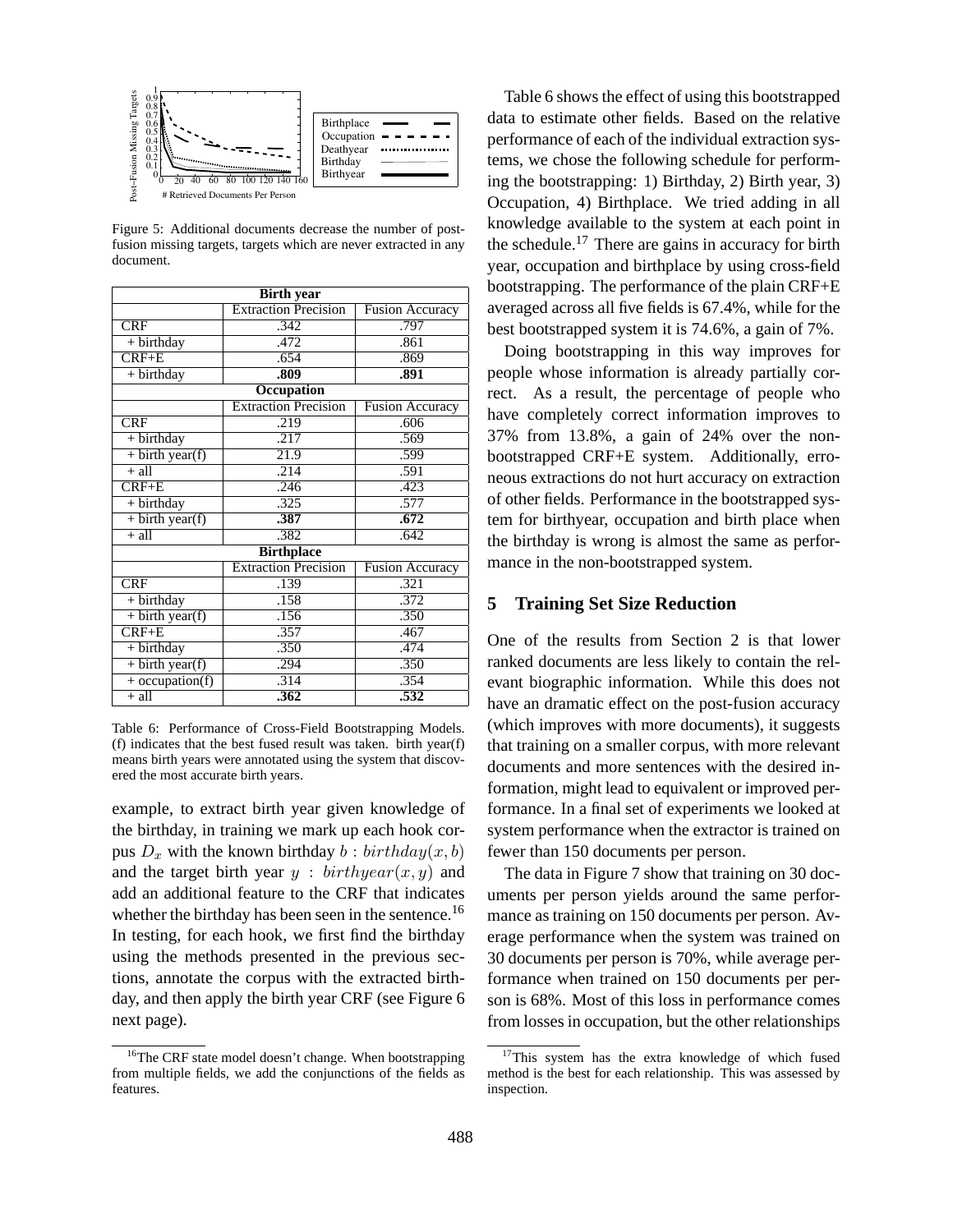

Figure 6: Cross-Field Bootstrapping: In step (1) The birthday, December 21, is extracted and the text marked. In step 2, cooccurrences with the discovered birthday make 1940 a better candidate for birthyear. In step (3), the discovered birthyear appears in contexts where the discovered birthday does not and improves extraction of birth place.



Figure 7: Fusion accuracy doesn't improve with more than 30 training documents per person.

have either little or no gain from training on additional documents. There are two possible reasons why more training data may not help, and even may hurt performance.

One possibility is that higher ranked retrieved documents are more likely to contain biographical facts, while in later documents it is more likely that automatically annotated training instances are in fact false positives. That is, higher ranked documents are cleaner training data. Pre-Fusion precision results (Figure 8) support this hypothesis since it appears that later instances are often contaminating earlier models.



Figure 8: Pre-Fusion precision shows slight drops with increased training documents.

The data in Figure 9 suggest an alternate possibility that later documents also shift the prior toward a model where it is less likely that a relationship is observed as fewer targets are extracted.



Figure 9: Pre-Fusion Pseudo-Recall also drops with increased training documents.

### **6 Related Work**

The closest related work to the task of biographic fact extraction was done by Cowie et al. (2000) and Schiffman et al. (2001), who explore the problem of biographic summarization.

There has been rather limited published work in multi-document information extraction. The closest work to what we present here is Masterson and Kushmerick (2003), who perform multi-document information extraction trained on manually annotated training data and use Best Confidence to resolve each particular template slot. In summarizarion, many systems have examined the multi-document case. Notable systems are SUMMONS (Radev and McKeown, 1998) and RIPTIDE (White et al., 2001), which assume perfect extracted information and then perform closed domain summarization. Barzilay et al. (1999) does not explicitly extract facts, but instead picks out relevant repeated elements and combines them to obtain a summary which retains the semantics of the original.

In recent question answering research, information fusion has been used to combine multiple candidate answers to form a consensus answer. Clarke et al. (2001) use frequency of n-gram occurrence to pick answers for particular questions. Another example of answer fusion comes in (Brill et al., 2001) which combines the output of multiple question answering systems in order to rank answers. Dalmas and Webber (2004) use a WordNet cover heuristic to choose an appropriate location from a large candidate set of answers.

There has been a considerable amount of work in training information extraction systems from annotated data since the mid-90s. The initial work in the field used lexico-syntactic template patterns learned using a variety of different empirical approaches (Riloff and Schmelzenbach, 1998; Huffman, 1995;